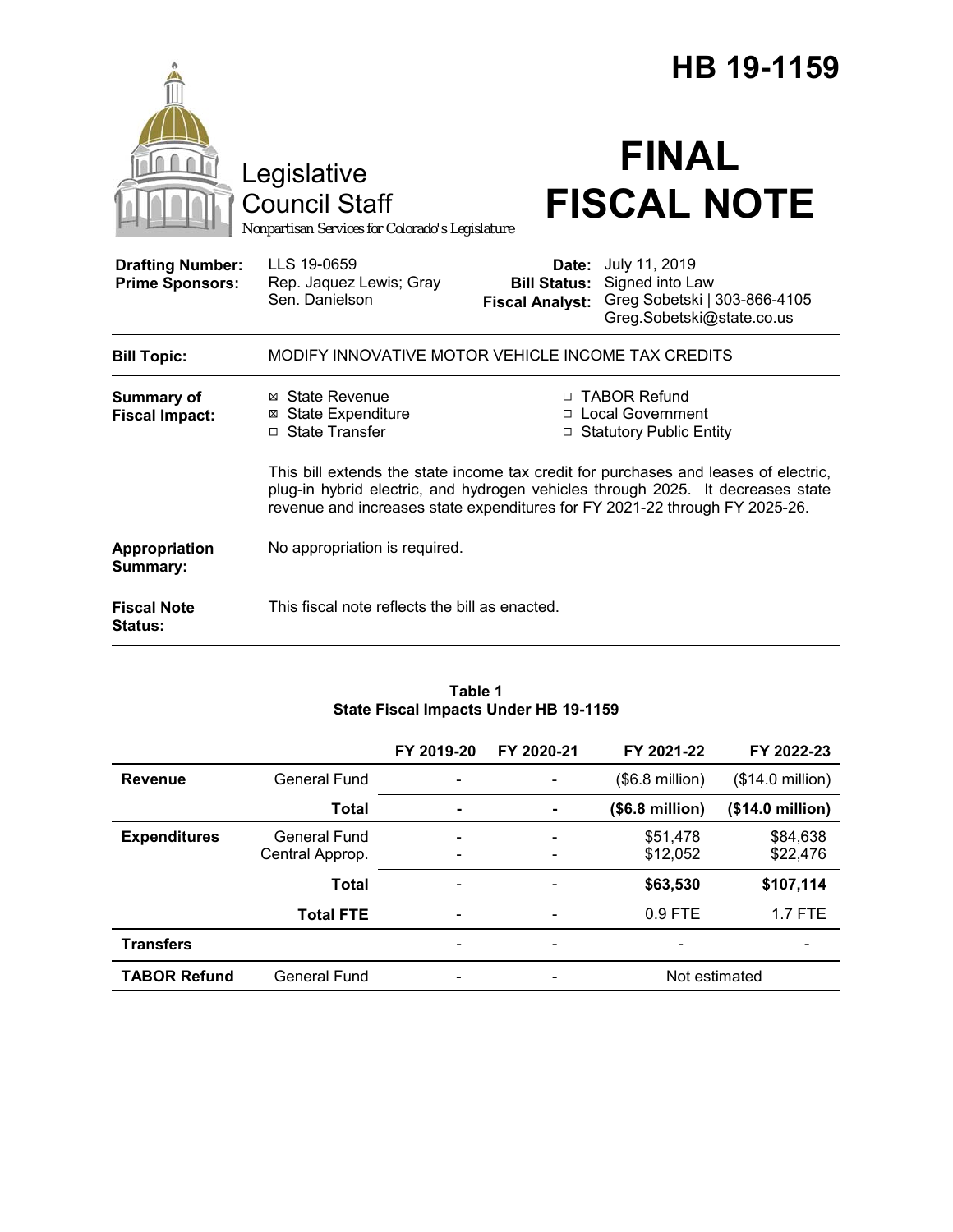# **Summary of Legislation**

The state allows a refundable, transferable income tax credit for purchasers and lessees of innovative passenger vehicles and trucks, including for example vehicles powered by electricity, natural gas, and hydrogen. Under current law, the amount of credit available for each purchaser or lessee is scheduled to be reduced in 2020, further reduced in 2021, and unavailable beginning in 2022. This bill modifies the income tax credit for electric and plug-in hybrid electric passenger vehicles and trucks, and the credit for hydrogen passenger vehicles, by extending the credit for tax years 2022 through 2025.

Table 2 presents the value of the tax credit by tax year for purchases and leases of each electric, plug-in hybrid electric, and hydrogen vehicle for tax years 2022 through 2025 under HB 19-1159.

#### **Table 2 Tax Credits for Purchases and Leases of Electric, Plug-In Hybrid Electric, and Hydrogen Vehicles under HB 19-1159**

| <b>Tax Year</b>                                                                                        | 2022                | 2023               | 2024               | 2025               |
|--------------------------------------------------------------------------------------------------------|---------------------|--------------------|--------------------|--------------------|
| <b>Electric and Hydrogen Passenger Vehicles</b><br><b>Purchased Vehicles</b><br><b>Leased Vehicles</b> | \$2,500<br>\$1.500  | \$2,000<br>\$1,500 | \$2,000<br>\$1,500 | \$2,000<br>\$1,500 |
| <b>Light Duty Electric Trucks</b><br><b>Purchased Vehicles</b><br><b>Leased Vehicles</b>               | \$3.500<br>\$1,750  | \$2,800<br>\$1.750 | \$2,800<br>\$1.750 | \$2,800<br>\$1.750 |
| <b>Medium Duty Electric Trucks</b><br><b>Purchased Vehicles</b><br>Leased Vehicles                     | \$5,000<br>\$2,500  | \$4,000<br>\$2.500 | \$4,000<br>\$2,500 | \$4,000<br>\$2,500 |
| <b>Heavy Duty Electric Trucks</b><br><b>Purchased Vehicles</b><br>Leased Vehicles                      | \$10,000<br>\$5,000 | \$8,000<br>\$5,000 | \$8,000<br>\$5,000 | \$8,000<br>\$5,000 |

**Leases of vehicles by transportation network companies.** For tax years 2019 through 2025, the bill allows transportation network companies, also known as rideshare companies or ride-hailing services, to qualify for the vehicle purchase credits, as opposed to the vehicle lease credits, for long-term leases of passenger vehicles entered into in order to offer short-term rentals to their drivers.

# **State Revenue**

The bill is expected to decrease General Fund revenue for FY 2020-21 through FY 2025-26 by the amounts shown in Table 3. The estimate for FY 2021-22 reflects a half-year impact for the increased credit made available in tax year 2022. The estimate for FY 2025-26 reflects a half-year impact for the extended tax credit in tax year 2025. Estimates for the other years reflect full-year impacts of the extended credit. The bill reduces income tax revenue, which is subject to TABOR.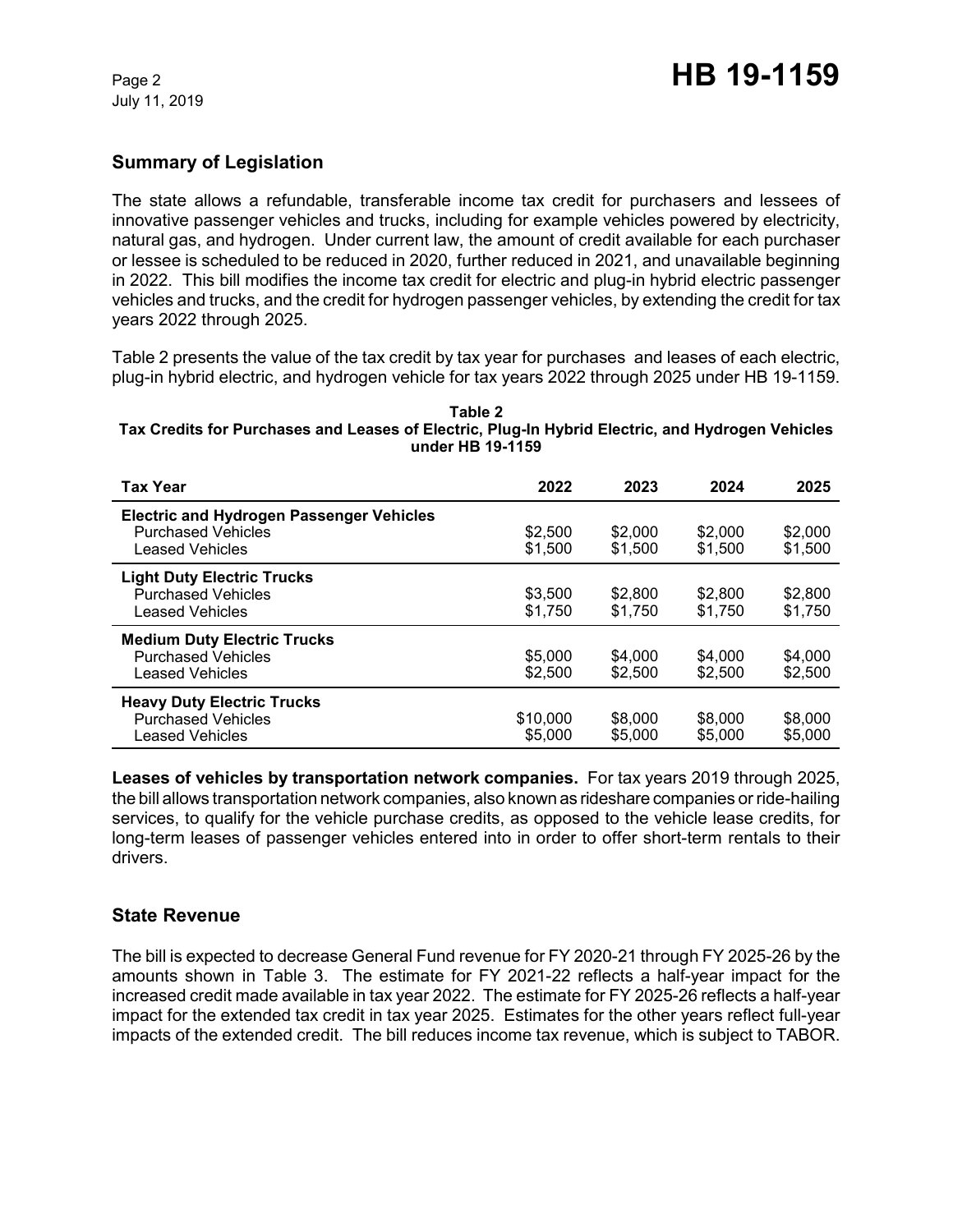July 11, 2019

## **Table 3 Revenue Impacts of the Tax Credit for Purchased and Leased**

## **Electric, Plug-in Hybrid Electric, and Hydrogen Vehicles under Current Law and HB 19-1159**

|                                  | FY 2021-22                           | FY 2022-23                                    | FY 2023-24                | FY 2024-25       | FY 2025-26       |
|----------------------------------|--------------------------------------|-----------------------------------------------|---------------------------|------------------|------------------|
| <b>Current Law</b><br>HB 19-1159 | (\$6.1 million)<br>$($12.9$ million) | $\overline{\phantom{a}}$<br>$(S14.0$ million) | $($15.0 \text{ million})$ | (\$16.6 million) | $($8.7$ million) |
| <b>Net Revenue</b><br>Impact     | (\$6.8 million)                      | (\$14.0 million)                              | (\$15.0 million)          | (\$16.6 million) | $($8.7$ million) |

**Assumptions.** Under current law, electric, plug-in hybrid electric, and hydrogen vehicles are estimated to account for 86 percent of the 3,064 credits allowed for tax year 2016 based on national vehicle sale statistics reported by the U.S. Department of Energy. Based on historical trends reported by the Department of Revenue, the number of qualifying purchases and leases is assumed to grow 10.5 percent annually through 2025. Within the number of qualifying purchases and leases, the shares of passenger vehicles and trucks of each weight class are assumed to remain constant. Credits claimed under the bill are expected to average \$2,840 in tax years 2021 and 2022, and \$2,691 in tax years 2023 through 2025.

To the extent that electric, plug-in hybrid electric, and hydrogen vehicle sales grow more or less quickly than in prior years, the decrease in General Fund revenue will be greater than or less than estimated.

# **State Expenditures**

The bill increases General Fund expenditures for the Department of Revenue by \$63,530 and 0.9 FTE in FY 2021-22 and \$107,114 and 1.7 FTE in FY 2022-23 and subsequent years. Expenditures are expected to continue through FY 2025-26. These costs are summarized in Table 4 and explained below.

|                               |                   | FY 2021-22 | FY 2022-23     |
|-------------------------------|-------------------|------------|----------------|
| <b>Department of Revenue</b>  |                   |            |                |
| <b>Personal Services</b>      |                   | \$45,623   | \$83,023       |
| <b>Operating Expenses</b>     |                   | \$855      | \$1,615        |
| <b>Computer Programming</b>   |                   | \$5,000    |                |
| Centrally Appropriated Costs* |                   | \$12,052   | \$22,476       |
|                               | <b>Total Cost</b> | \$63,530   | \$107,114      |
|                               | <b>Total FTE</b>  | 0.9 FTE    | <b>1.7 FTE</b> |

#### **Table 4 Expenditures Under HB 19-1159**

 *\* Centrally appropriated costs are not included in the bill's appropriation.*